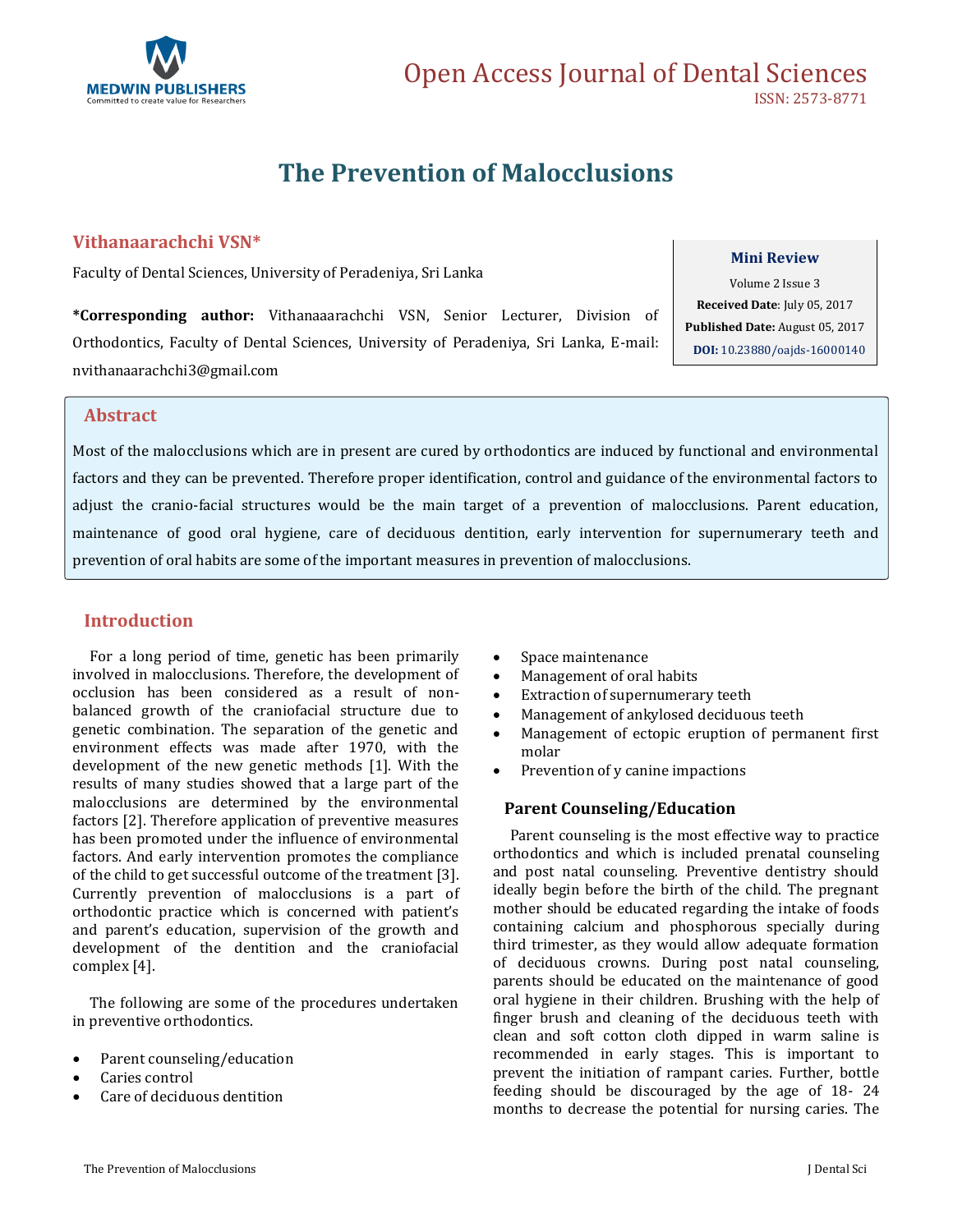child should be encouraged to begin brushing on his own and should practice it twice a day. Parents must be advised to bring their children for regular dental assessment with the completion of the deciduous dentition in order to assess any anticipant decay and other dental problems.

#### **Caries Control**

 Caries involving the deciduous teeth, especially proximal caries is the main cause of development of malocclusion. If proximal caries of deciduous teeth is not treated, it may cause mesial migration of adjacent teeth. This would lead to increase potential for crowding resulting in malocclusion with the eruption of succeeding larger permanent teeth [5]. Therefore early detection of deciduous tooth caries and immediate intervention are important to prevent malocclusion. Initiation of caries can be prevented by dietary counseling, topical fluoride application, pit and fissure sealants and educating parents. Once caries is detected, the affected teeth should be restored with appropriate restorative materials. Sometimes it may be indicated to fit stainless steel crowns for badly decayed teeth to restore the functional occlusion and arch integrity.

#### **Care of Deciduous Dentition**

 There is a gross misconception among lay people regarding maintenance of deciduous teeth as they are eventually replaced by permanent teeth, there is no reason to take care of them. However, deciduous teeth by themselves act as the best natural space maintainers. Deciduous teeth not only maintain the space for their succeeding permanent teeth, but also guide the permanent teeth into their proper position preventing malocclusion [6]. Therefore it is important to maintain full complement of deciduous dentition in children to establish a proper occlusion in permanent dentition.

#### **Space Maintenance**

 A tooth is maintained in its correct relationship in the dental arch as a result of the action of a series of forces. If one of these forces is altered or removed changes in the relationship of adjacent teeth will take place and result in drifting of teeth and eventual crowding. When primary teeth are lost prematurely, migration of adjacent primary or permanent teeth can occur leading to crowding in the permanent dentition due to loss of space and reduction in arch length [7]. Therefore, it is needed to indicate a space maintainer to maintain entire mesio-distal space created by the loss of space, restore the function as far as possible and to prevent over eruption of opposing tooth.

 The following factors are important to consider when planning a space maintainer.

**Time elapsed from loss of tooth:** Maximum loss of space occurs within 2 weeks to 6 months of the premature loss of deciduous tooth, it is recommended to fabricate the space maintainer before the extraction and to fit immediately following extraction.

**Dental age of the patient:** The dental age is more important than the chronological age of the patient.

**Amount of bone covering the developing tooth bud Stage of root formation:** The developing tooth buds begin to erupt actively if the root is three- fourth formed.

**Sequence of eruption of teeth:** The status of the developing and erupting tooth buds adjacent to the space created by the premature loss of deciduous tooth is important.

 More emphasis should be given in following two clinical situations.

**Premature loss of deciduous second molar tooth:** If the level of eruption of second permanent molar is at a level higher than that of the second premolar, then there is likelihood of permanent first molar to tip mesially and impede the eruption of second premolar tooth.

**Premature loss of deciduous first molar tooth:** If the permanent lateral incisor is erupting, which tend to push the deciduous canine thus affecting the eruption of first premolar tooth.

#### **Management of Oral Habits**

 Parafunctinal habits such as thumb sucking, nail biting, lip biting, tongue thrusting and mouth breathing have deleterious effects on oral health including development of malocclusion. The dentofacial changes will vary with the intensity, duration and frequency of the habit and the position of the digit in the mouth. The dentofacial changes include the proclination of the maxillary incisors, retroclination of the mandibular incisors, maxillary constriction and anterior open bite [2]. Education of parents about the consequences of abnormal oral habits, educating and motivating the child to stop the habits, elimination of oral habits using habit breaking appliances are important initial measures in prevention of parafunctional habits.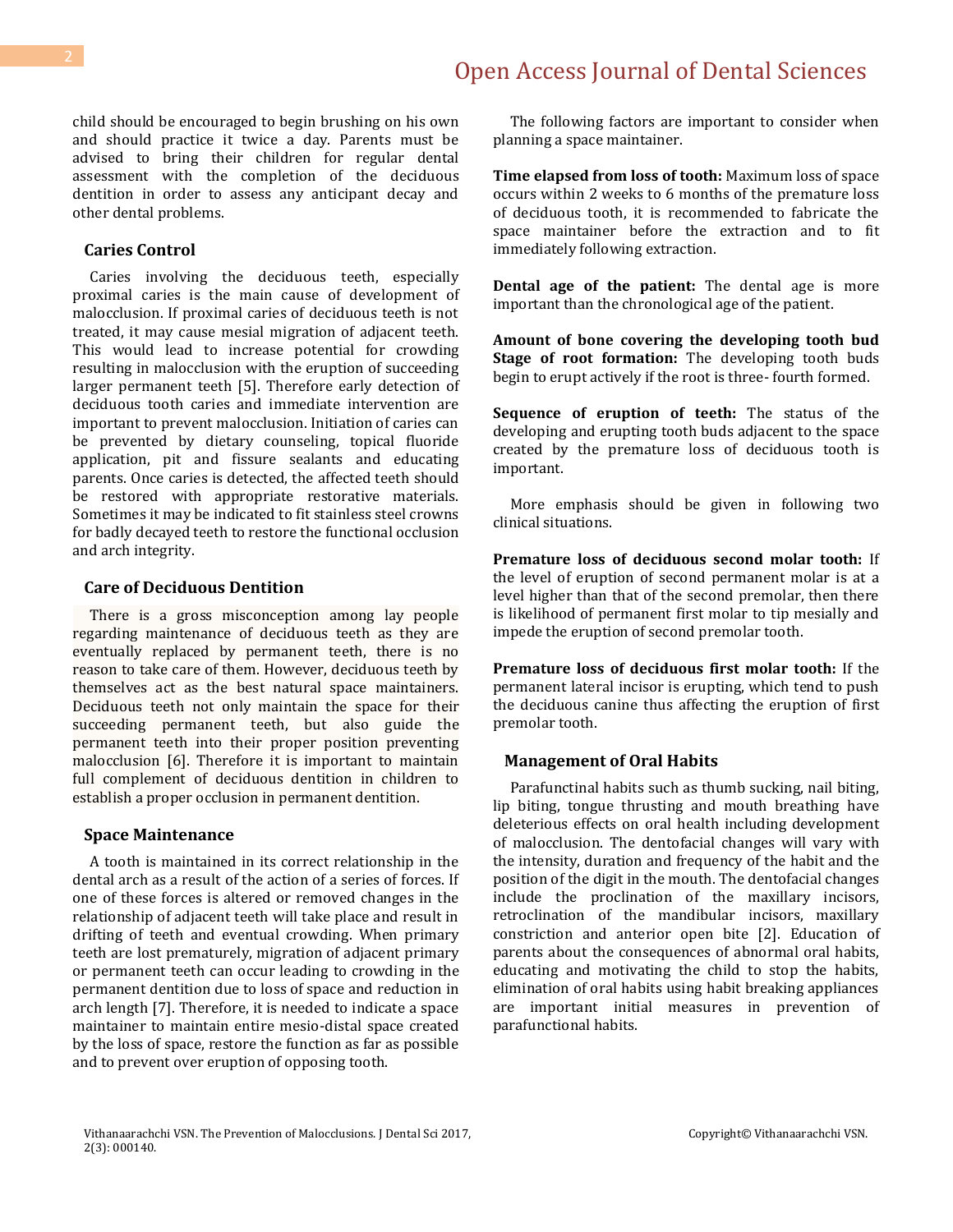#### **Extraction of Supernumerary Teeth**

 Teeth that appear in addition to the regular number of teeth are named as supernumerary teeth. Extra teeth, which closely resemble the normal teeth are called as supplemental teeth, which are often observed to occur on lateral incisors. The most common supernumerary tooth is a mesiodens, which is a malformed, peg-like tooth that occurs between the maxillary central incisors. An extra tooth adjacent to the molar is called as a paramolar and when present distal to the last molar is called as distomolar. Supernumerary teeth may cause arch length tooth material discrepancy resulting crowding in the arch and prevent eruption of succeeding permanent teeth creating more orthodontic problems [8]. Sometimes supernumerary tooth can be joined to the adjacent tooth creating a fusion [9]. Early diagnosis and extraction of supernumerary teeth is recommended to prevent all deleterious consequences which are associated with supernumerary teeth.

#### **Management of Ankylosed Deciduous Teeth**

 Ankylosis is a condition where in a part or whole of the root surface is directly fused to the bone. Clinically these teeth are fails to erupt to the normal level and are called "submerged teeth". This usually has a profound effect on the occlusion. Deciduous teeth become ankylosed far more frequently than do permanent teeth, with an approximate ratio of 10:1. Ankylosis of deciduous teeth prevents the eruption of succeeding permanent teeth. Treatment depends upon the time of onset, the time of diagnosis, and the location of the affected tooth. If the ankylosed tooth is deciduous and has a successor, the general rule is to extract it immediately and, if necessary, to insert an appropriate space maintainer. If the tooth is deciduous and without a successor and the onset is early so that "submergence" is threatened, treatment involves extraction and space maintenance [10]. If the tooth is deciduous and without a successor and the onset is late, proximal and occlusal contacts may be built up at maturity.

## **Management of Ectopic Eruption of Permanent First Molar**

 Ectopic eruption of first permanent molar represents a local disturbance in eruptive behavior. These teeth appear to deviate from normal eruptive path ways and become "locked" behind the distal surface of deciduous second molar. Distal resorption of a second deciduous molar is common sequelae of this condition [11]. Ectopic eruption of the permanent maxillary first molar resulting in premature exfoliation of primary second molar and loss of arch length. This result is not only crowding but also a class II molar relationship. Slight distal (proximal) stripping of second deciduous molar allows the permanent first molar to erupt in its proper place. Interproximal wedging with separating module, brass seperator or with helical orthodontic separating spring may facilitate the eruption of first permanent molar tooth [12].

#### **Prevention of Y Canine Impactions**

 Maxillary canines are the most commonly impacted teeth, second only to third molars [13]. Maxillary canine impaction occurs in approximately 2% of the population and is twice as common in females as it is in males. The function of maxillary canines is not limited to tearing of food, as commonly thought. They have a more important role in dynamic occlusion and relatedly, in lateral excursions of the mandible [14]. When the clinician detects early signs of ectopic eruption of the canines, an attempt should be made to prevent their impaction to prevent its potential sequelae. Selective extraction of the deciduous canines around the age of 8- 9 years has been suggested by Williams as an interceptive approach to canine impaction in Class I uncrowded cases. Ericson & Kurol [15] suggested that removal of the deciduous canine before the age of 11 years will normalize the position of the ectopically erupting permanent canines in 91% of the cases if the canine crown is distal to the midline of the lateral incisor. However, the success rate is only 64% if the canine crown is mesial to the midline of the lateral incisor [15].

#### **Conclusion**

 Prevention could be thus considered the best possible alternative to the active orthodontic treatment. The preventive strategies should target the provision of normal function of oro-facial structures and normal craniofacial growth targeting the decrease the occurrence of malocclusion.

### **References**

- 1. Graber TM (2000) Orthodontics Principles and practice, Missouri: Mossby C.
- 2. Proffit WR, Fields H (2007) Contemporary Orthodontics. Missouri: Mossby year book.
- 3. Vithanaarchchi VSN, Ngarathne SPNP, Chantha Jayawardane, Nawarathne LS (2017) Assesment of factors associated with patient's compliance in orthodontic treatment. Srl lanka Dental J 1: 1-12.